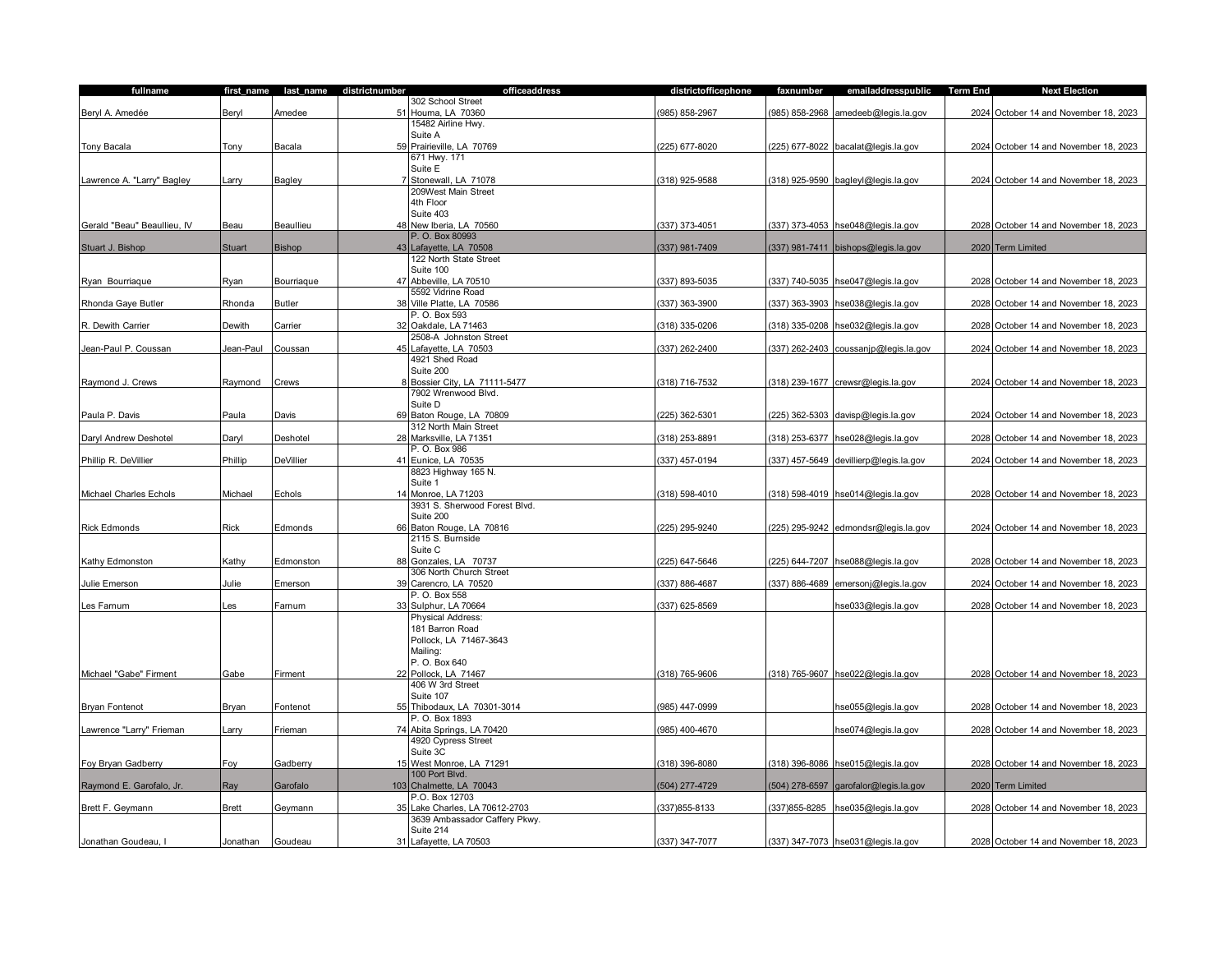| fullname                 | first_name  | last_name       | districtnumber | officeaddress                                               | districtofficephone | faxnumber      | emailaddresspublic                        | <b>Term End</b> | <b>Next Election</b>                  |
|--------------------------|-------------|-----------------|----------------|-------------------------------------------------------------|---------------------|----------------|-------------------------------------------|-----------------|---------------------------------------|
|                          |             |                 |                | P. O. Box 13555                                             |                     |                |                                           |                 |                                       |
| Lance Harris             | ance        | Harris          | 25             | Alexandria, LA 71315-3555                                   | (318) 767-6095      | (318) 767-6097 | harrisl@legis.la.gov                      |                 | 2020 Term Limited                     |
|                          |             |                 |                | 3331 Severn Ave.                                            |                     |                |                                           |                 |                                       |
|                          |             |                 |                | Suite 206                                                   |                     |                |                                           |                 |                                       |
| Stephanie Hilferty       | Stephanie   | Hilferty        |                | 94 Metairie, LA 70002<br>35055 La. Hwy. 16                  | (504) 885-4154      |                | (504) 885-4156 hilfertys@legis.la.gov     |                 | 2024 October 14 and November 18, 2023 |
|                          |             |                 |                | Suite 2A                                                    |                     |                |                                           |                 |                                       |
| Valarie Hodges           | Valarie     | Hodges          | 64             | Denham Springs, LA 70706                                    | (225) 791-2199      |                | (225) 791-9203 hodgesv@legis.la.gov       |                 | 2020 Term Limited                     |
|                          |             |                 |                | 954 Hwy. 80                                                 |                     |                |                                           |                 |                                       |
|                          |             |                 |                | Suite 400                                                   |                     |                |                                           |                 |                                       |
| Dodie Horton             | Dodie       | Horton          |                | 9 Haughton, LA 71037                                        | (318) 949-2463      |                | (318) 949-5019 hortond@legis.la.gov       |                 | 2024 October 14 and November 18, 2023 |
|                          |             |                 |                | 110 N. Main Street                                          |                     |                |                                           |                 |                                       |
| <b>Mike Huval</b>        | <b>Mike</b> | Huval           |                | 46 Breaux Bridge, LA 70517                                  | (337) 332-3331      |                | (337) 332-3341 huvalm@legis.la.gov        |                 | 2020 Term Limited                     |
|                          |             |                 |                |                                                             |                     |                |                                           |                 |                                       |
|                          |             |                 |                | 9523 Jefferson Hwy.<br>Suite A                              |                     |                |                                           |                 |                                       |
|                          |             |                 |                | River Ridge, LA 70123                                       |                     |                |                                           |                 |                                       |
| John R. Illg, Jr.        | John        | Illg            |                | 78 *Not ADA accessible. Please call to make accommodations. | 504) 736-7030       |                | 504) 736-7032 hse078@legis.la.gov         |                 | 2028 October 14 and November 18, 2023 |
|                          |             |                 |                | P. O. Box 78286                                             |                     |                |                                           |                 |                                       |
| <b>Barry Ivey</b>        | Barry       | <b>Ivey</b>     |                | 65 Baton Rouge, LA 70837                                    | (225) 261-5739      |                | (225) 261-5741   iveyb@legis.la.gov       |                 | 2020 Term Limited                     |
|                          |             |                 |                | 2757 Hwy. 28 East                                           |                     |                |                                           |                 |                                       |
| Michael T. Johnson       | Michael     | Johnson         |                | 27 Pineville, LA 71360                                      | (318) 487-5377      |                | (318) 487-5420 hse027@legis.la.gov        |                 | 2028 October 14 and November 18, 2023 |
|                          |             | Kerner          |                | 799 Jean Lafitte Blvd                                       |                     |                |                                           |                 |                                       |
| Timothy P. Kerner        | Timothy     |                 |                | 84 Lafitte, LA 70067-4102<br>P. O. Box 115                  | 504) 689-7725       |                | (504) 689-7727 hse084@legis.la.gov        |                 | 2028 October 14 and November 18, 2023 |
| Sherman Q. Mack          | Sherman     | Mack            | 95             | Albany, LA 70711                                            | (225) 567-3677      |                | (225) 567-3679 macks@legis.la.gov         |                 | 2020 Term Limited                     |
|                          |             |                 |                | 7833 W. Main Street                                         |                     |                |                                           |                 |                                       |
| Tanner D. Magee          | Tanner      | Magee           |                | 53 Houma, LA 70360                                          | (985) 858-2970      | (985) 858-2972 | mageet@legis.la.gov                       |                 | 2024 October 14 and November 18, 2023 |
|                          |             |                 |                | P. O. Box 160                                               |                     |                |                                           |                 |                                       |
| Danny McCormick          | Danny       | McCormick       |                | 1 Oil City, LA 71061                                        | (318) 995-8040      |                | hse001@legis.la.gov                       |                 | 2028 October 14 and November 18, 2023 |
|                          |             |                 |                | P. O. Box 143                                               |                     |                |                                           |                 |                                       |
| Jack G. McFarland        | Jack        | McFarland       |                | 13 Jonesboro, LA 71251                                      | (318) 259-4275      |                | (318) 259-4277 mcfarlandj@legis.la.gov    |                 | 2024 October 14 and November 18, 2023 |
|                          |             |                 |                | 7901 Wrenwood Blvd.                                         |                     |                |                                           |                 |                                       |
| Scott McKnight           | Scott       | McKnight        |                | 68 Baton Rouge, LA 70809<br>736 Main Street                 | (225) 465-5703      |                | hse068@legis.la.gov                       |                 | 2028 October 14 and November 18, 2023 |
| Wayne McMahen            | Wayne       | McMahen         |                | 10 Minden, LA 71055                                         | (318) 371-3092      | (318) 371-3093 | mcmahenw@legis.la.gov                     |                 | 2028 October 14 and November 18, 2023 |
|                          |             |                 |                | 410 N. Broadway Street                                      |                     |                |                                           |                 |                                       |
| <b>Blake Miguez</b>      | Blake       | Miguez          |                | 49 Erath, LA 70533                                          | (337) 937-8827      |                | (337) 937-8829 miguezb@legis.la.gov       |                 | 2024 October 14 and November 18, 2023 |
|                          |             |                 |                | P. O. Box 190                                               |                     |                |                                           |                 |                                       |
| Gregory A. Miller        | Gregory     | Miller          |                | 56 Norco, LA 70079                                          | (985) 764-9991      |                | (985) 764-9993 millerg@legis.la.gov       |                 | 2020 Term Limited                     |
|                          |             |                 |                | 1810 Florida Ave, SW                                        |                     |                |                                           |                 |                                       |
|                          | Buddy       | Mincey          | 71             | Suite B                                                     | (225) 667-6088      |                | (225) 667-6090 hse071@legis.la.gov        |                 |                                       |
| Buddy Mincey, Jr.        |             |                 |                | Denham Springs, LA 70726<br>300 Washington Street           |                     |                |                                           |                 | 2028 October 14 and November 18, 2023 |
|                          |             |                 |                | Suite 308                                                   |                     |                |                                           |                 |                                       |
| Patricia "Pat" Moore     | Pat         | Moore           |                | 17 Monroe, LA 71201                                         | (318) 362-3014      |                | (318) 362-3019 hse017@legis.la.gov        |                 | 2028 October 14 and November 18, 2023 |
|                          |             |                 |                | P. O. Box 1523                                              |                     |                |                                           |                 |                                       |
| Nicholas Muscarello, Jr. | Nicholas    | Muscarello, Jr. |                | 86 Hammond, LA 70404                                        | 985) 974-0009       |                | (985) 345-4447   muscarellon@legis.la.gov |                 | 2028 October 14 and November 18, 2023 |
|                          |             |                 |                | 13259 East Main Street                                      |                     |                |                                           |                 |                                       |
| Joseph A. Orgeron        | Joseph      | Orgeron         | 54             | Larose, LA 70373                                            | (985) 693-9000      |                | hse054@legis.la.gov                       |                 | 2028 October 14 and November 18, 2023 |
|                          |             |                 |                | 6673 Evans Street<br>Rosepine, LA 70659                     |                     |                |                                           |                 |                                       |
|                          |             |                 |                | Mailing Address:                                            |                     |                |                                           |                 |                                       |
|                          |             |                 |                | P. O. Box 55                                                |                     |                |                                           |                 |                                       |
| Charles Anthony Owen     | Charles     | Owen            |                | 30 Rosepine, LA 70659                                       | (337) 460-8726      |                | (337) 460-8727 hse030@legis.la.gov        |                 | 2028 October 14 and November 18, 2023 |
|                          |             |                 |                | 900 Pierremont Road                                         |                     |                |                                           |                 |                                       |
|                          |             |                 |                | Suite 119                                                   |                     |                |                                           |                 |                                       |
| Thomas A. Pressly        | Thomas      | Pressly         |                | 6 Shreveport, LA 71106                                      | (318) 862-9920      | (318) 862-9922 | hse006@legis.la.gov                       |                 | 2028 October 14 and November 18, 2023 |
|                          |             |                 |                | P. O. Box 287                                               |                     |                |                                           |                 |                                       |
| Troy D. Romero           | Troy        | Romero          |                | 37 Jennings, LA 70546                                       | 337) 824-0376       |                | (337) 824-4780 hse037@legis.la.gov        |                 | 2028 October 14 and November 18, 2023 |
| Rodney Wayne Schamerhorn | Rodney      | Schamerhorn     |                | P. O. Box 83<br>24 Hornbeck, LA 71439                       | (318) 565-4959      |                | hse024@legis.la.gov                       |                 | 2028 October 14 and November 18, 2023 |
|                          |             |                 |                | 3238 Metairie Road                                          |                     |                |                                           |                 |                                       |
|                          |             |                 |                | Suite B                                                     |                     |                |                                           |                 |                                       |
| Laurie Schlegel          | aurie.      | Schlegel        |                | 82 Metairie, LA 70001                                       | 504) 655-6887       |                | hse082@legis.la.gov                       |                 | 2028 October 14 and November 18, 2023 |
|                          |             |                 |                | 401 Market Street                                           |                     |                |                                           |                 |                                       |
|                          |             |                 |                | <b>Suite 1150</b>                                           |                     |                |                                           |                 |                                       |
| Alan Seabaugh            | Alan        | Seabaugh        |                | 5 Shreveport, LA 71101                                      | (318) 676-7990      |                | (318) 676-7992 seabaugha@legis.la.gov     |                 | 2020 Term Limited                     |